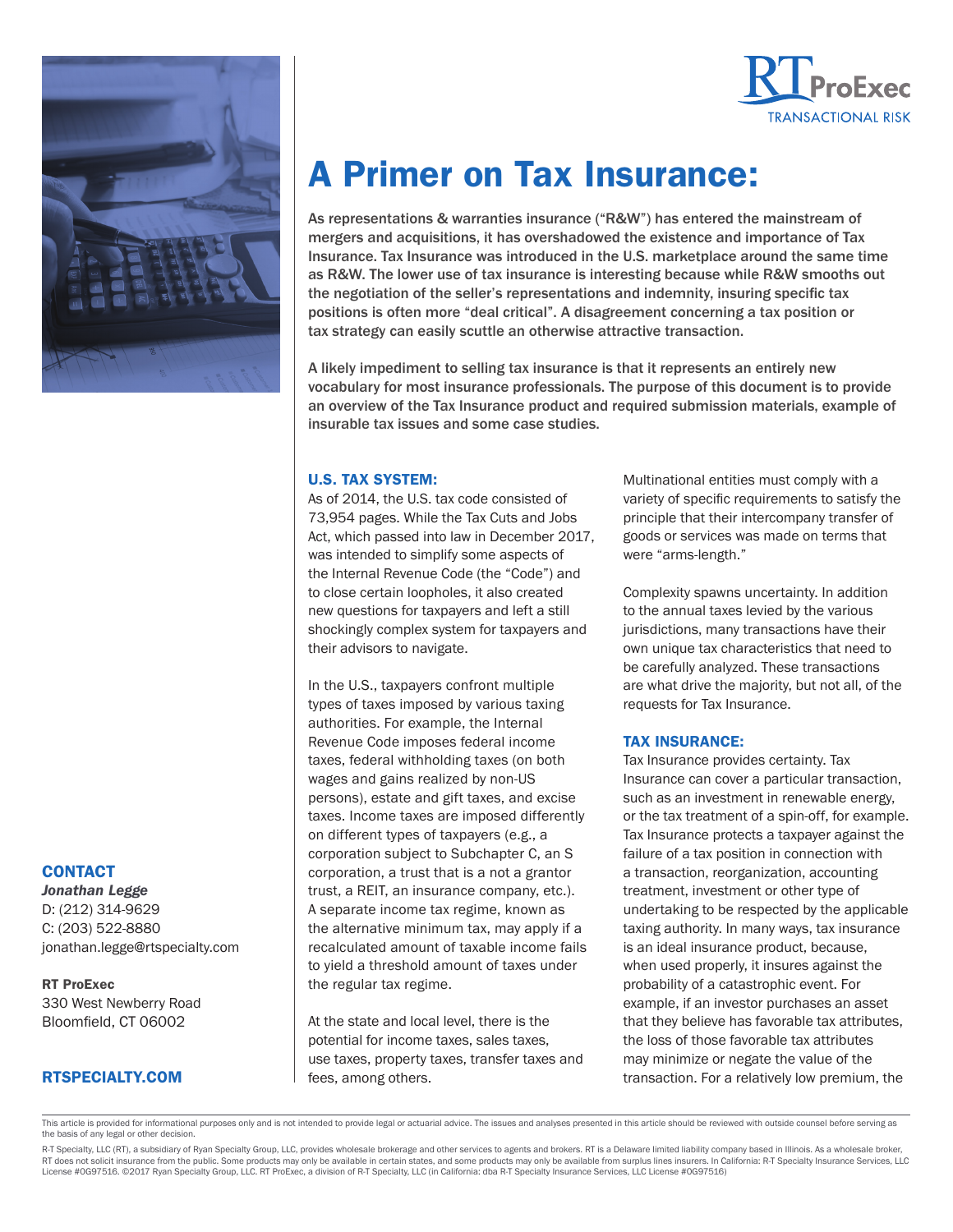

## A Primer on Tax Insurance

*Continued.*

investor is able to use Tax Insurance to lock in the favorable tax attribute, and protect the value of its investment.

*Key attributes of tax insurance include the following:* 

## CURRENT GLOBAL CAPACITY:

>\$1 billion for any one transaction.

## CURRENT PRICING:

The rate on line for the primary layer of coverage is generally 3% to 6% of the limit purchased. The rate on line usually declines as additional capacity is added.

## RETENTION:

Determining the proper retention for Tax Insurance is less formulaic than for R&W insurance. As a general rule, if the underwriters are less confident about the specific tax position, they may choose to set the retention at a level where they believe the taxing authority would settle. If the underwriters are more confident about the tax position, they will require either a minimal retention so the Insured has "skin in the game" or possibly no retention at all.

## POLICY TERM:

Typically 6 years, but many markets can offer7 years, if required. The premium is a one-time premium that covers the duration of the policy period.

## COVERED LOSS:

The policy pays Loss resulting from a challenge to a covered tax position, which generally includes additional taxes, penalties, interest, claim expenses and a gross-up (a gross up is an additional payment to the Insured to offset the taxes due on the insurance recovery arising from a paid Loss).

#### COVERAGE TRIGGER:

The policy generally defines a Claim as a notification to the taxpayer by a Taxing Authority that a covered tax position is being investigated. The specifics of which costs erode the retention and when the policy begins to cover costs stemming from the investigation is negotiated as part of the policy placement process. Note that carriers



do not want to be responsible for paying the cost of routine audits (and, to this end, nor does an Insured want to be required to get an insurer's consent to settle a routine audit matter).

### SUBMISSION REQUIREMENTS:

Given the complexity of Tax Insurance and competing demands on underwriters' time, it is particularly important to submit complete and well thought out submissions to the insurers. A submission should include the following:

- The name and address of the Named Insured
- The covered tax position(s), including a concise description of the underlying transaction and the relevant tax issue(s) to be insured. The description should provide sufficient detail so that the underwriter can rely on it when preliminarily evaluating the risk. The difficult facts also need to be disclosed – which may mean executing a non-disclosure or even a common interest agreement prior to issuing the submission. Clients and brokers often want to rush a submission to the insurers, however, in our experience, taking the time to clearly define the coverage need and the supporting facts actually leads to quicker assessments from the Insurers
- A memorandum and/or draft opinion if one has been prepared by the tax advisor
- The background of the parties involved, such as the results of any prior audits of the taxpayer, if applicable, and whether the taxpayer participates in the IRS Compliance Assurance Program, etc.
- Limit of liability being requested by the Insured
- A potential loss calculation; including, additional taxes, interest, penalties, claim expenses and gross up, if gross-up coverage is desired.

From a timing perspective, once a complete submission is provided, the underwriters can typically deliver their preliminary responses within three or four days (depending on workloads). If the initial feedback is favorable and the client wants to proceed, it is typically best to arrange a call with the underwriter to set a timeline and determine

## **CONTACT**

*Jonathan Legge* D: (212) 314-9629 C: (203) 522-8880 jonathan.legge@rtspecialty.com

#### RT ProExec

330 West Newberry Road Bloomfield, CT 06002

## RTSPECIALTY.COM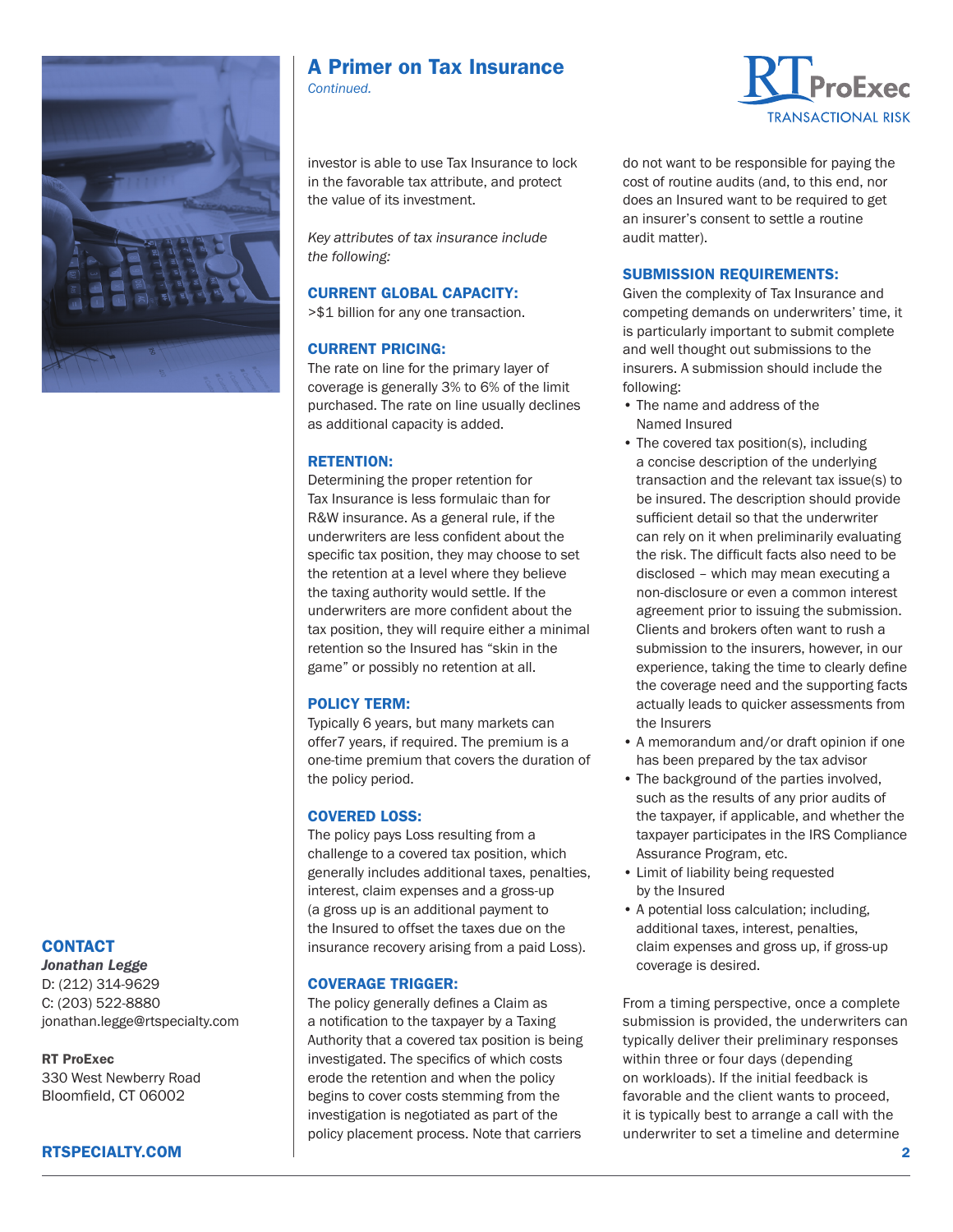

## A Primer on Tax Insurance

*Continued.*

the additional information that the underwriter will require.

At this point, the underwriter should be able to provide a Non-Binding Indication Letter ("NBIL") or proposal along with a specimen Tax Insurance policy. The proposal outlines the scope of coverage (including any key exclusions), limits, pricing and retention (deductible). If the client wants to move forward, they will need to execute the NBIL or proposal and pay an underwriting fee (which is generally around \$40,000, but may be higher or lower depending on the covered tax position). This fee offsets the underwriter's internal costs and helps pay for any third party advisors used to underwrite the submission.

Underwriters take differing approaches to the formal underwriting process. Some provide a formal underwriting plan while others simply request a list of additional materials. The underwriter will review the information and may request an underwriting call with the Insured's tax advisors. During the underwriting process, the covered tax position will be defined and the balance of the Tax Insurance policy will be negotiated. This process involves the Insured, the insurance brokers and the Insureds advisors.

Once the underwriting is complete and the policy is drafted, the underwriter will issue a conditional binder, which sets forth the subjectivities to bind the insurance, along with the final draft Tax Insurance policy.

Assuming the requested information is provided in a timely manner, the entire underwriting process can be completed in as little as two weeks, however three to four weeks is more common.

### COVERAGE IN A TAX INSURANCE POLICY VERSUS REPRESENTATIONS AND WARRANTIES POLICY:

A R&W policy will cover a breach of the representations related to tax, but it does not necessarily track the Seller's full indemnity obligation. As a general matter, the Tax Reps will not cover "known tax issues", so any specific tax issues that are identified in due diligence are not covered by the R&W



policy. For example, the Tax Rep may state that "other than issues in the Disclosure Schedule, the Seller is not aware of any action or pending action by a tax authority". This type of representation effectively puts known tax issues beyond the scope of the R&W policy.

As the market for R&W insurance has become more competitive, insurers are increasingly willing to assume liability for breaches related to pre-closing attributes and conditions assumed by the Buyer in their post-closing tax filings. However, this expansion of coverage still does not include the Seller's specifically identified and/or disclosed tax risks.

## SAMPLE OF INSURABLE TAX ISSUES:

There are a variety of insurable tax risks and each risk is unique, so the insurability of a given tax position will vary based on the specific facts and circumstances. At the same time, there are areas of tax law and certain transactions that tend to lend themselves to the effective use of Tax Insurance. This is a partial list of situations that lend themselves to a Tax Insurance solution:

- 1. Historic tax positions of a target entity in an M&A transaction;
- 2. Investment in clean energy (e.g. solar), new market, rehabilitation, and other investor tax credits;
- 3. Real Estate Investment Trusts ("REIT") and their representations as to their REIT status in an acquisition;
- 4. Foreign tax credits;
- 5. Preservation of (or availability of exceptions to any limitations to) net operating losses and other tax attributes following a transaction;
- 6. Transfer Pricing;
- 7. Tax treatment of reorganizations, recapitalizations and/or spin-offs;
- 8. Debt v. Equity analysis;
- 9. Capital gain versus ordinary income treatment;
- 10. Deductibility of expenses (as opposed to capitalization);
- 11. Excessive compensation;
- 12. Deferred compensation;
- 13. Whether withholding taxes are imposed;
- 14. Whether distributions constitute a "disguised sale";

## **CONTACT**

*Jonathan Legge* D: (212) 314-9629 C: (203) 522-8880 jonathan.legge@rtspecialty.com

RT ProExec 330 West Newberry Road Bloomfield, CT 06002

## RTSPECIALTY.COM